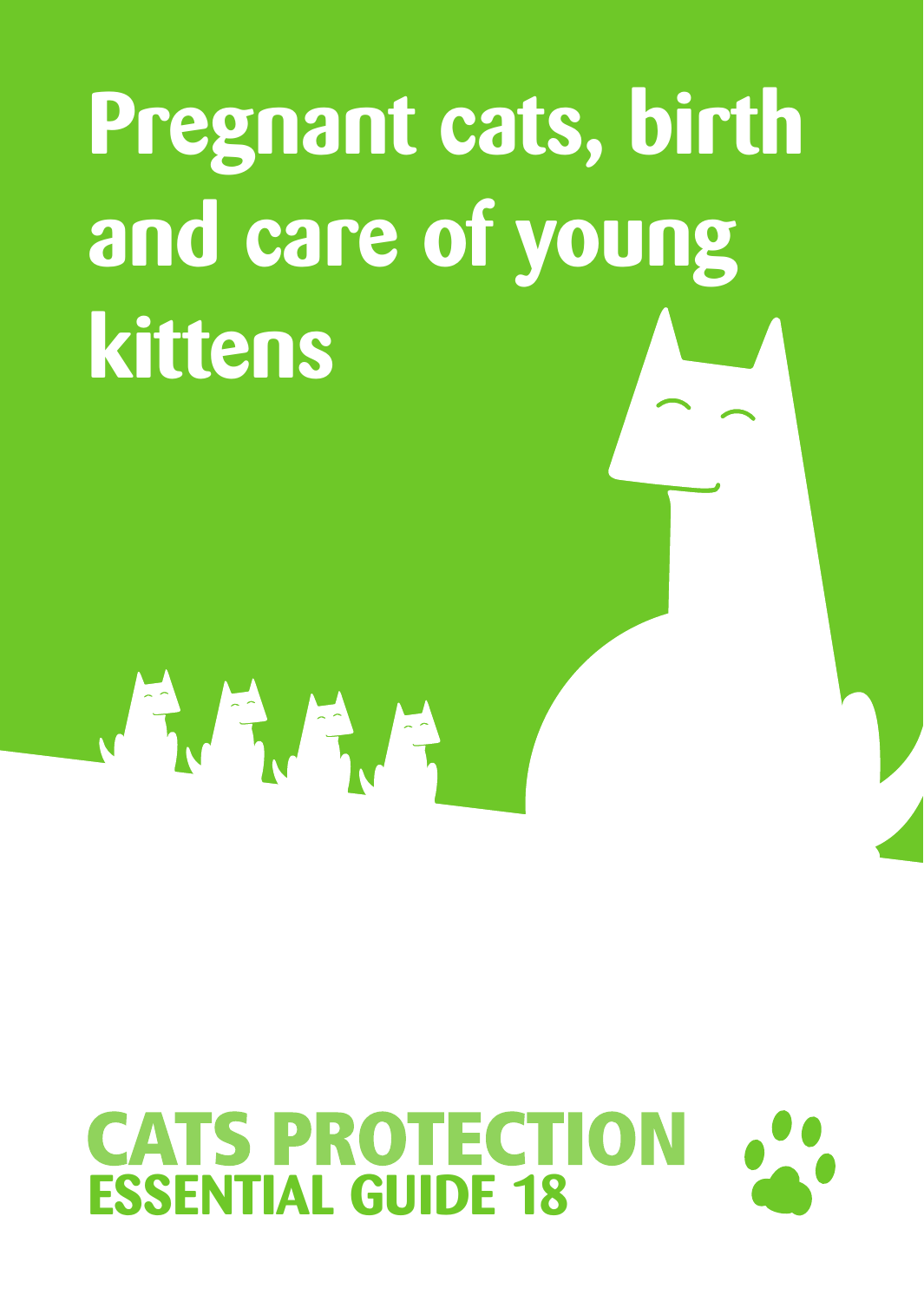Cats Protection (CP) recommends neutering as the only effective way to reduce the number of unwanted cats in the UK. Cats are prolific breeders and their offspring need to be speedily neutered or the population will quickly get out of control. In fact, one female cat can be responsible for a staggering 20,000 descendants in just five years! In spite of CP assisting the neutering of over 175,000 cats in the UK each year, there are still thousands of unwanted cats and kittens in animal charities up and down the country needing loving homes.

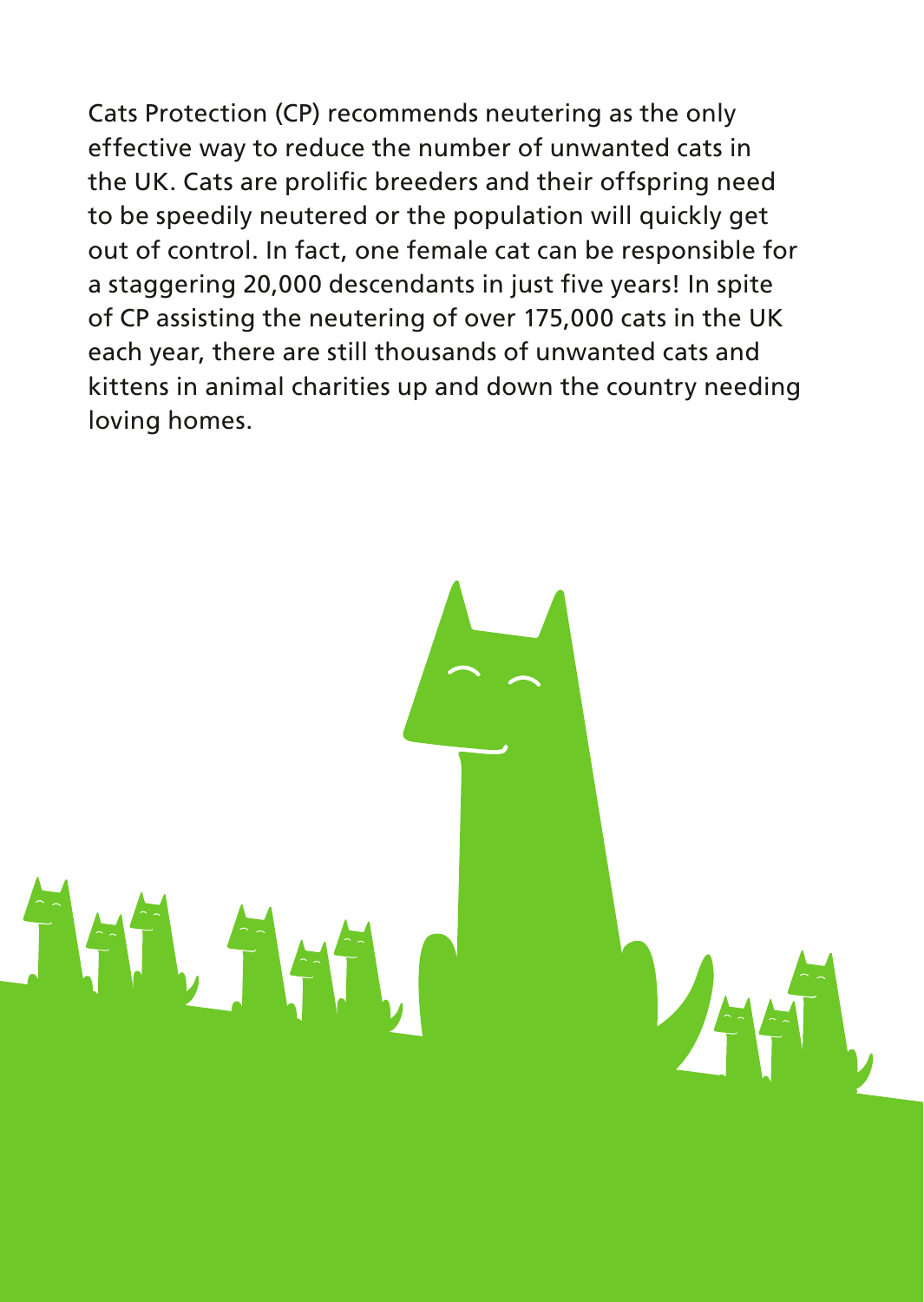#### **Feline reproduction**

Female cats – queens – can become sexually mature from just four months of age. If queens are not neutered they have regular heat cycles showing restlessness, calling and wailing, squirming, rubbing and presenting the rear, in attempts to attract a mate. These periods of reproductive activity lasting a few days recur every few weeks during the breeding season – which usually runs from February until August. During these heat cycles, a queen will be very attractive to unneutered male tom cats which can detect her scent from several miles away and will make great efforts to reach her.

Queens are not selective in their choice of mate and will accept advances made by any tom, including relatives. Allowing an unneutered female unsupervised time outside – or indoors with an unneutered tom – will inevitably put her at risk of pregnancy as well as putting both her and any resulting kittens at risk of the infectious diseases that unneutered roaming toms may carry.

**Contrary to popular belief, there are no health or welfare benefits in allowing a cat to have a litter of kittens before she is neutered and providing appropriate care can be costly and time-consuming.**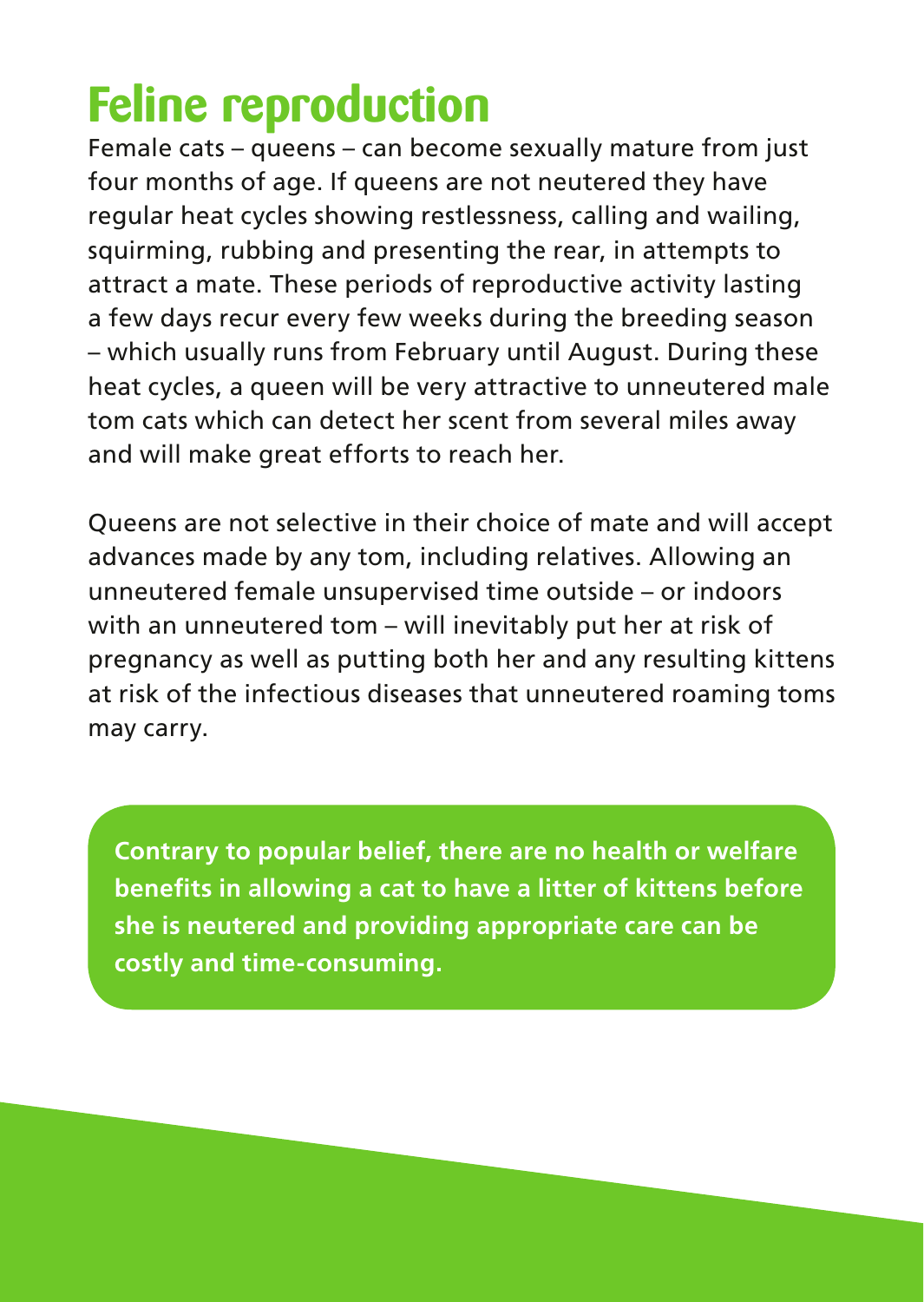#### **Pregnancy (Gestation) and care of the pregnant queen**

Pregnancy lasts approximately 63-65 days – around nine weeks.

Heat cycles usually stop after mating once a cat becomes pregnant, although sometimes they will continue. If mating occurs again during the pregnancy this can lead to further foetuses being conceived and kittens born with different fathers in the same litter!

Pregnancy can be diagnosed by the vet using abdominal palpation from around three to four weeks of age or by using ultrasound. Pinking up – enlargement and reddening of the teats – may be seen from around three to four weeks of pregnancy.

Behaviour changes may be seen in the last week of pregnancy. Queens may appear to search for a suitable place to give birth. Ideally, pregnant queens should be introduced to a quiet, clean and warm kittening area away from the family and other pets at least two weeks before the expected date for birth. Provide warm blankets and clean sheets that can be washed and replaced as necessary.

The queen will need to eat more than usual, especially in the last three to four weeks of pregnancy when she needs approximately 25 per cent more food. Feed her kitten food in regular meals. This feeding regime should continue through lactation until the kittens are weaned – queens use more than double their normal energy requirements when suckling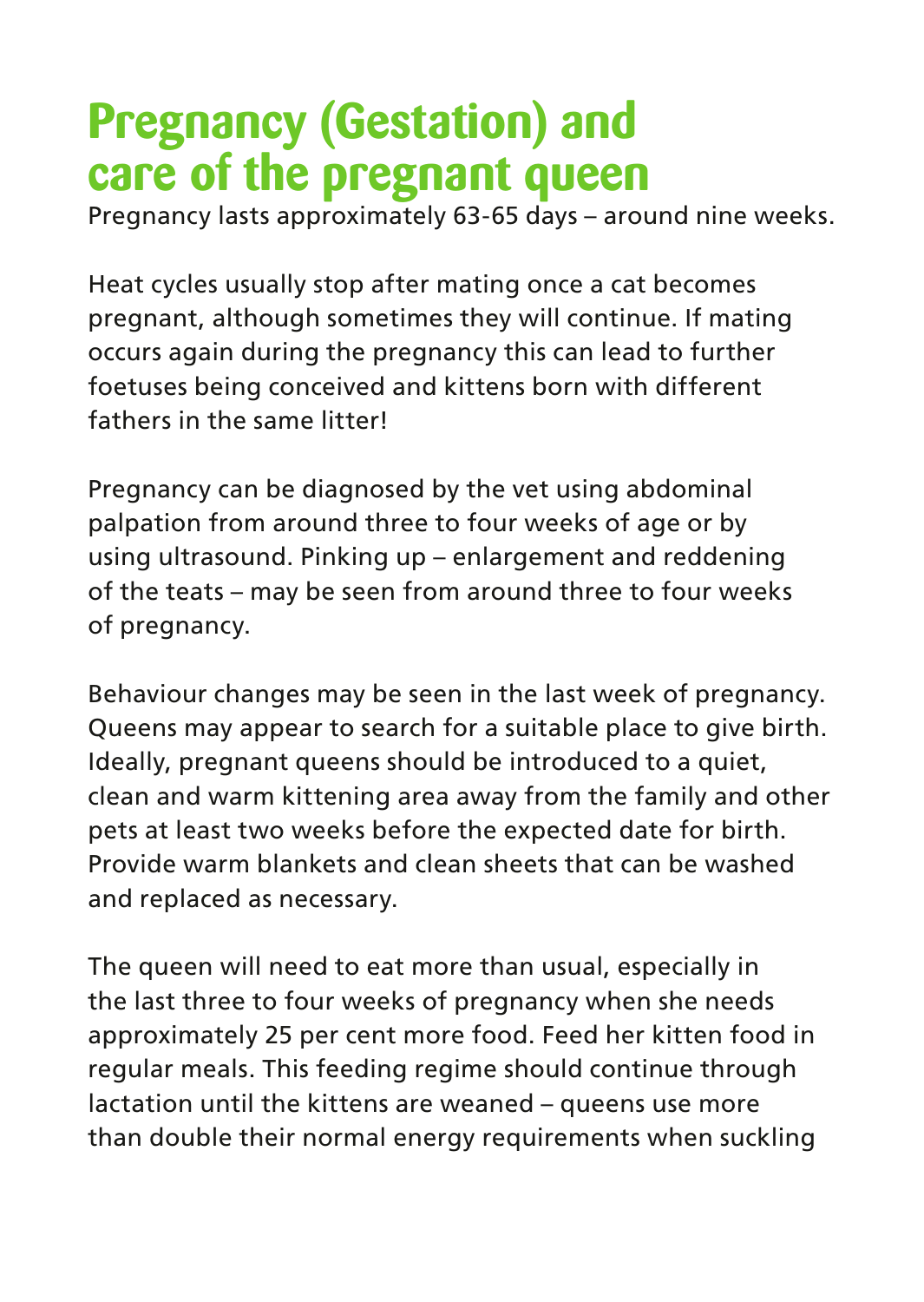kittens. Pregnant, birthing and lactating queens should have access to plenty of water, but during and after birth this must be safely out of kittens' reach to avoid them drowning.

It is advisable to seek veterinary advice **before** allowing your cat to breed when it is important to discuss fitness to breed and vaccination. If your cat is already pregnant, seek advice about the specific care of your cat, including feeding and worming your cat and treating it for fleas. Ensure you use treatments which are safe for use during pregnancy.

Neutering during pregnancy can be performed and is best discussed with your own vet. You may wish to discuss neutering your cat following an unwanted mating or where there are significant health risks to the queen and/or the kittens.

#### **Birth and kittening**

The secret of being a good midwife to your cat is observation and timing. It is best to watch the cat quietly from a distance, taking care not to disturb her or make her anxious. Contact a vet if any problems occur. Birth, also called parturition or kittening, is divided into three stages, and the second and third stages are repeated for each kitten. Please note, this leaflet offers some guidance, but is no substitute for specific veterinary advice from your own vet.

**First stage** – lasts up to 36 hours – and is usually shorter in queens which have had kittens before:

- **•** there are intermittent contractions, but NO straining is seen
- **•** the queen is restless and there are usually repeated visits to the bed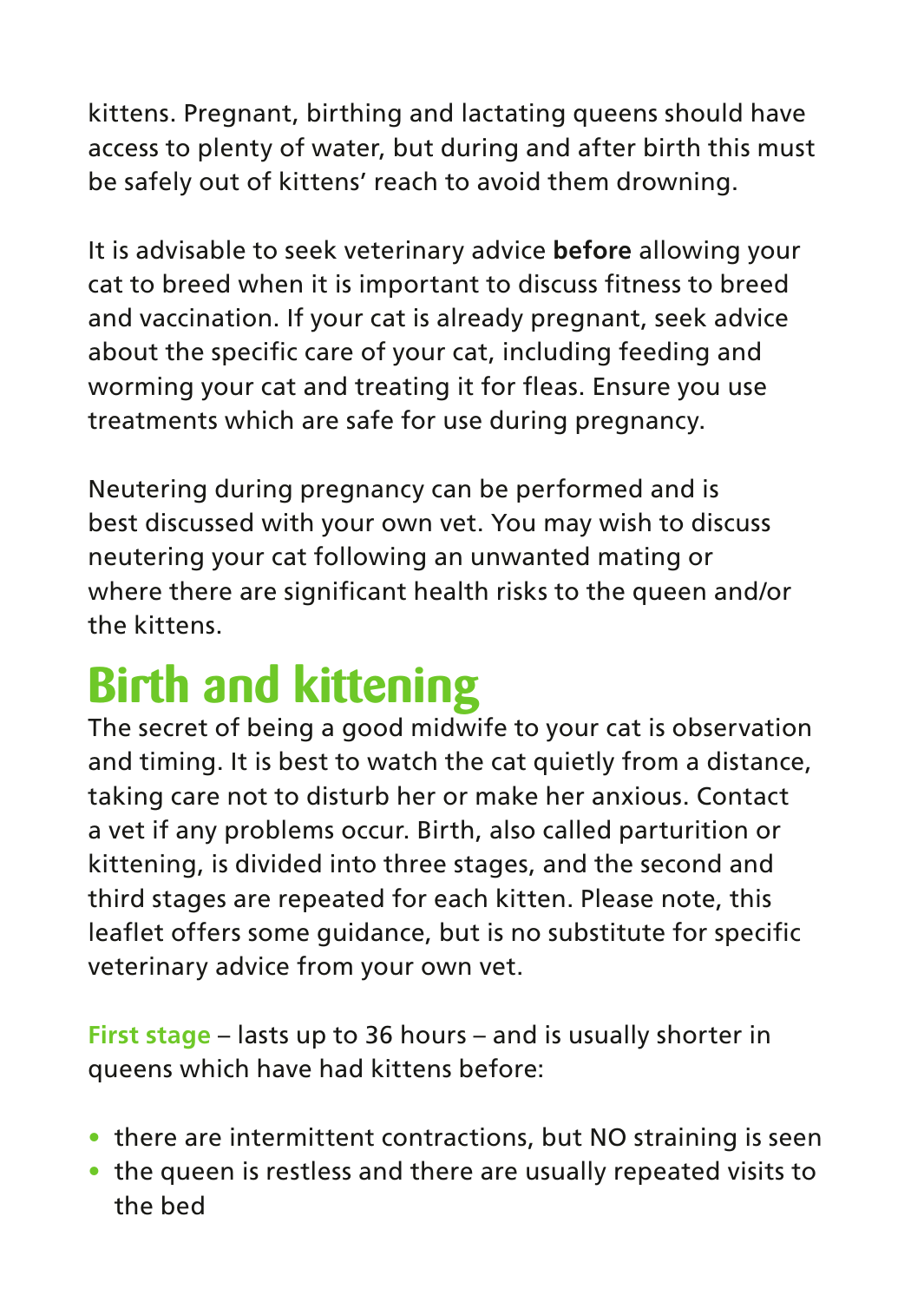- **•** late in the first stage, some scratching of the bedding and panting may be seen
- **•** vaginal discharge is rare

**Second stage** – lasts five to 30 minutes for each kitten:

- **•** there are stronger contractions
- **•** the foetal membranes water bag appear briefly at the vulva and burst. Liquid is usually cleared up by the cat
- **•** active straining starts and the kitten usually comes out head first
- **•** once the head is out, one or two strains from the cat should expel the kitten
- **•** the mother breaks the bag and chews through the cord and licks the kitten – this cleans it and encourages it to start to breathe

**Third stage** – passage of the membranes and dark flesh mass of the placenta or afterbirth:

- **•** this usually follows immediately, although occasionally two kittens are born followed by two sets of membranes
- **•** try to count the number of placentae to ensure one is passed for each kitten. If they are not all passed within four to six hours, veterinary advice should be sought. Bear in mind, the queen will usually eat the placenta to hide evidence of the birth and protect her offspring
- **•** a red-brown vaginal discharge may be seen for up to three weeks after the birth. It is abnormal if it is green or foul smelling – although there may normally be a small amount of greenish discharge after the kitten or placenta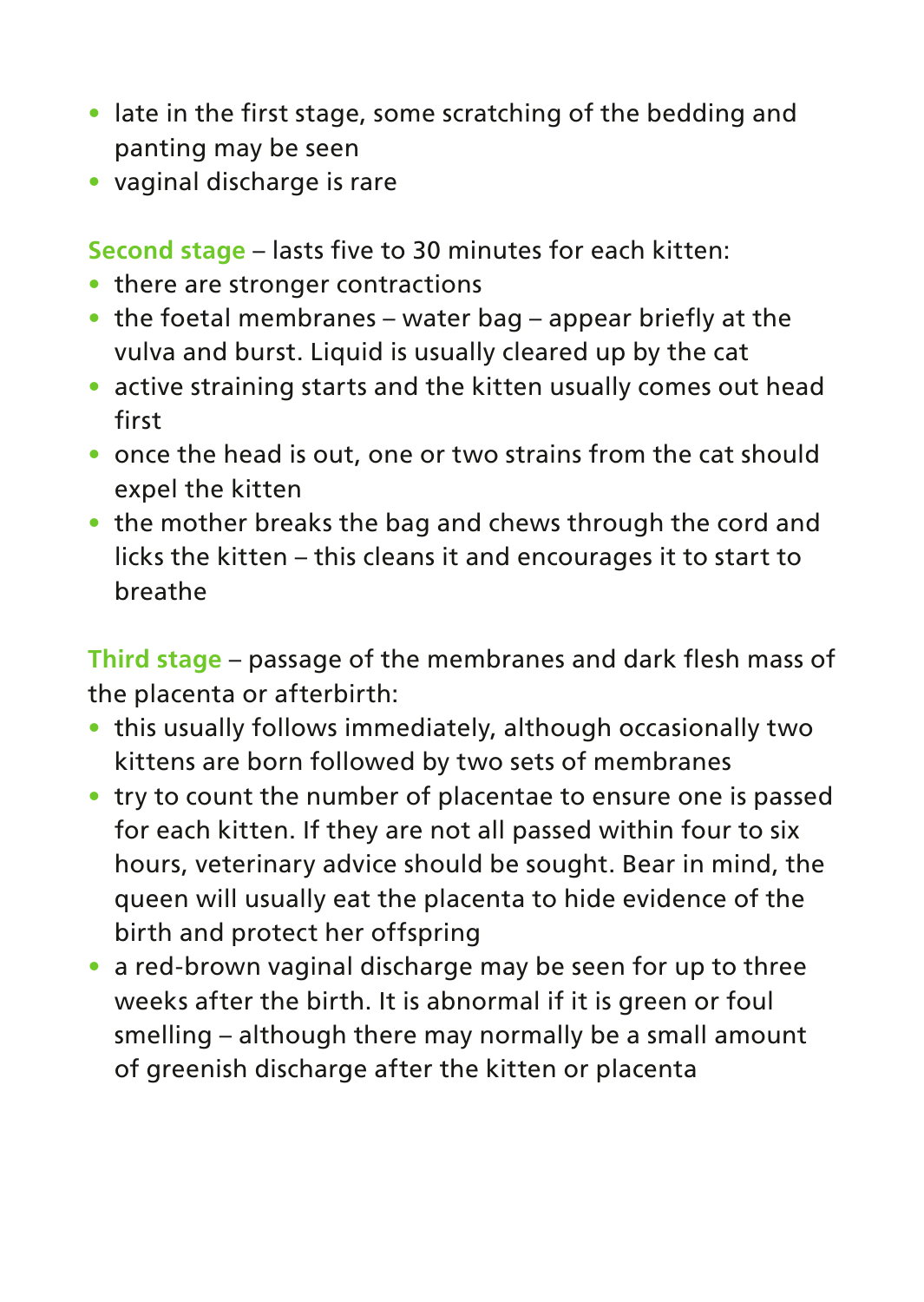Time between delivery of kittens is usually 10 to 60 minutes and stages two and three are repeated. The birth is usually complete within six hours after the start of the second stage, but can last up to 12 hours.

Between one and nine kittens will be born in a litter – most commonly four to six. First-time queens usually have a small litter size. When the birth is finished the mother will settle and allow the kittens to feed.

Have clean towels, a hot water bottle, a feeding bottle or syringe and some specialist substitute cat milk replacement – not cow or goat milk – ready in advance. If everything goes well, leave the cat alone, but ensure she has access to food and water and a litter tray, without any risk of the kittens becoming trapped or drowning.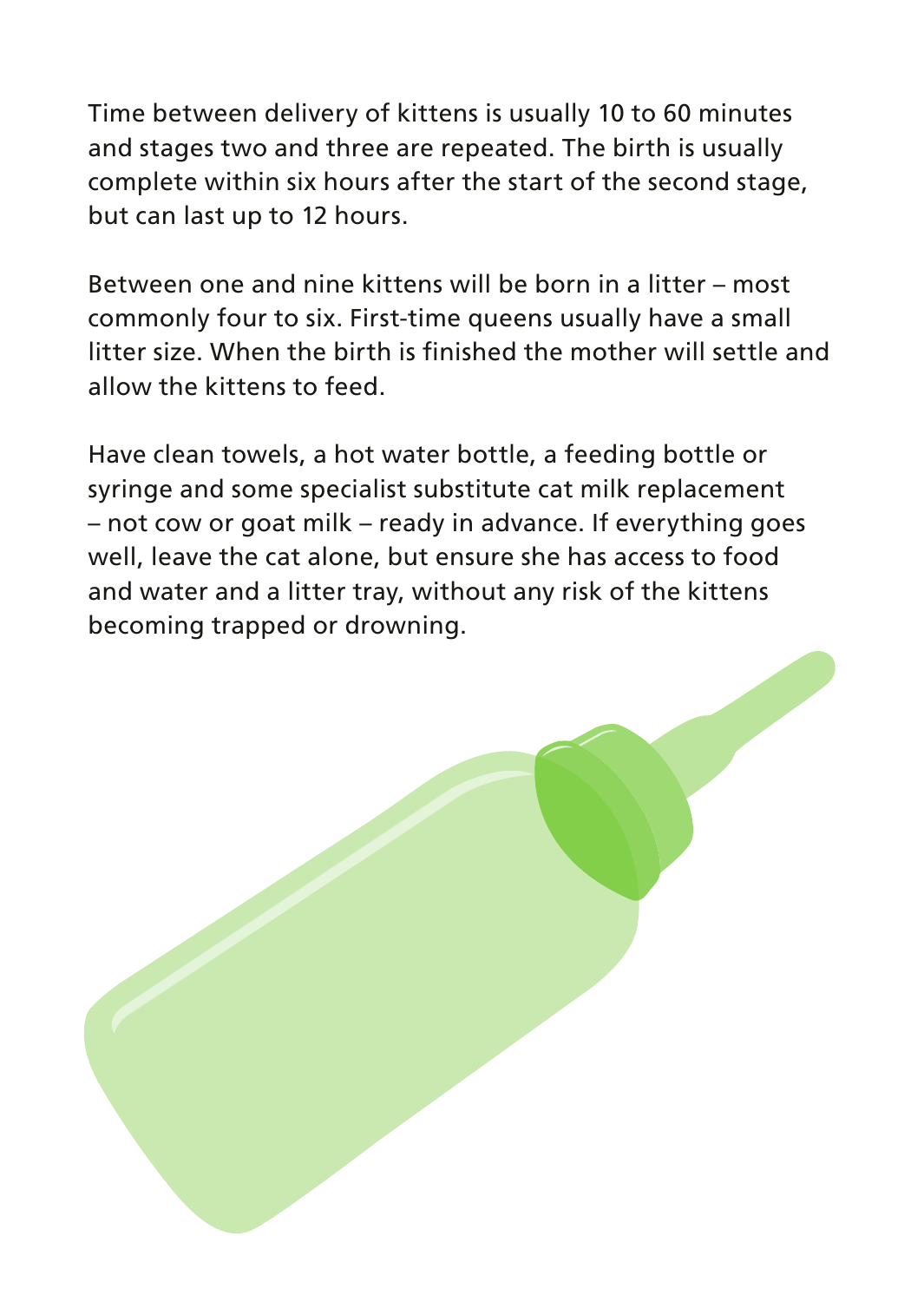## **What can go wrong with the birth?**

In most cases the cat will manage without any help, with kittens born five to 30 minutes after a queen starts actively straining. Discreet and quiet observation is ideal. However, difficult births can occur and here are some things you can do to help:

- **•** seek veterinary advice if you have any concerns
- **•** if a kitten is seen partly out, but the mother is very tired and the kitten isn't passed within a few seconds, you can gently try to pull it out by pulling downwards with clean hands, but be **very** gentle and seek veterinary advice
- **•** if the mother does not clean the kitten, you can quickly and quietly clear the membranes from its head with clean, soft kitchen roll. Wipe its nose and open the mouth to clear it. Rub the kitten in small circular movements to get it breathing
- **•** if the mother does not bite through the cord, you can tie it off twice with clean sewing thread around 3cm from the kitten's body and gently tear between the two ties. Clean hands are essential
- **•** provide warmth if the mother is avoiding the kittens a warm, **well covered** hot water bottle
- **•** if you've had to intervene at all, it is best to seek veterinary advice straight away, as the kittens may be more at risk of infection or being mismothered – being injured or rejected and not suckled or kept warm by the queen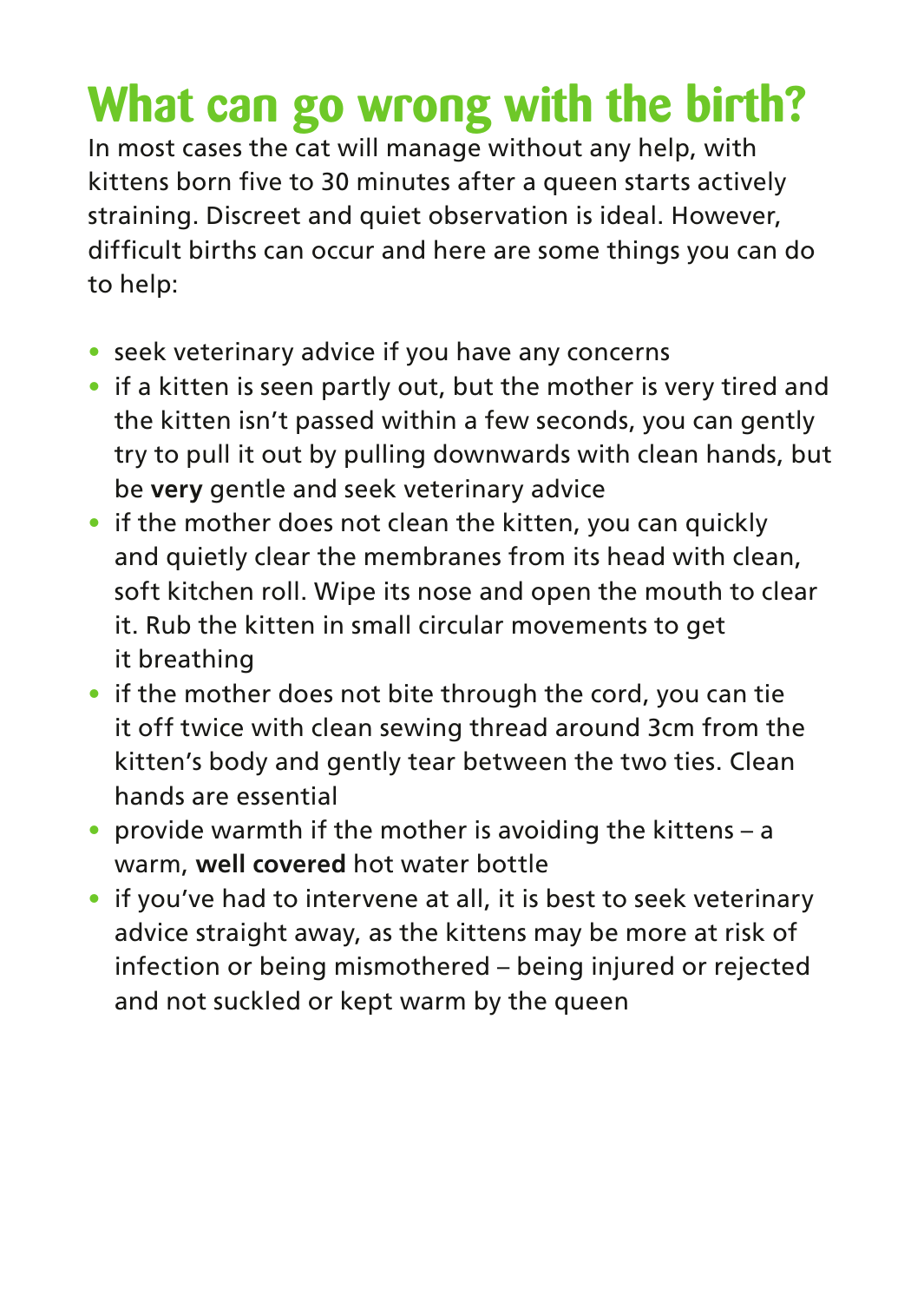#### **An owner should call the vet for advice during the birth:**

- **•** if the first stage is lasting longer than 24 hours without any sign of straining
- **•** if the cat has been straining for more than 30 minutes without producing anything, as this could indicate an obstruction eg a very large kitten
- **•** if the first kitten has arrived and no further kittens appear after an hour
- **•** if the cat suddenly seems weak
- **•** if there is excessive bloody discharge or greenish discharge without a kitten. However, there may be a greenish discharge after the kitten or with the afterbirth
- **•** if a kitten is stuck half-way out and cannot be delivered with gentle traction

In some cases, a caesarean section may be required to deliver the kittens.

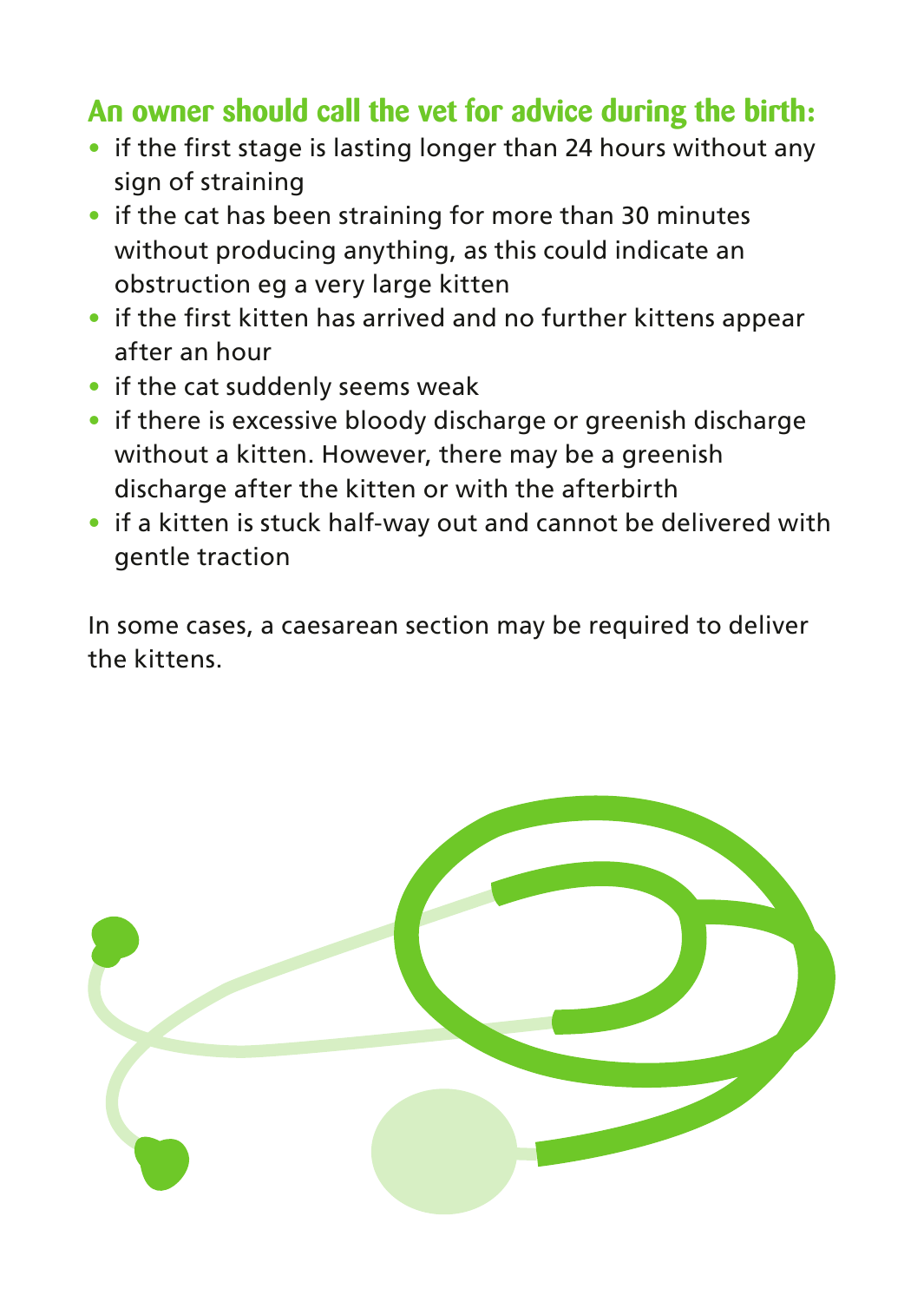#### **Things you can do after the birth**

Warmth is very important as newborn kittens lose heat very quickly. If the mother is an attentive one, she will clean them and use her own body heat to keep the kittens warm. If she is very tired or disturbed she may ignore them, in which case heat must be supplied, via a heat pad or a covered hot water bottle – no hotter than body temperature – and the kittens should be covered with a light towel or blanket. Keep the room temperature warm and the bedding clean and dry. The kittens should start to suck from their mother almost immediately. If they haven't started after half an hour gently guide them towards the teats. If they don't start feeding, consult your vet and you may need to start giving a substitute milk replacer to the kitten – follow the instructions carefully. Remember, newborn kittens cannot go more than a few hours without milk.

If the queen is calm and settled you may wish to quickly and quietly check each kitten. Speak to your vet for advice and if you have any concerns.

The queen should be carefully monitored following the birth. Veterinary advice should be sought if any problems are noted. These may include:

- **• bleeding** from the vagina or unusual vaginal discharge
- **• prolapse** of the uterus (womb) straining can occasionally cause the uterus to be pushed out
- **• disturbed behaviour** normally queens spend most of the time with the litter for at least two weeks and are usually very calm after the birth. However, some queens may show disturbed behaviour: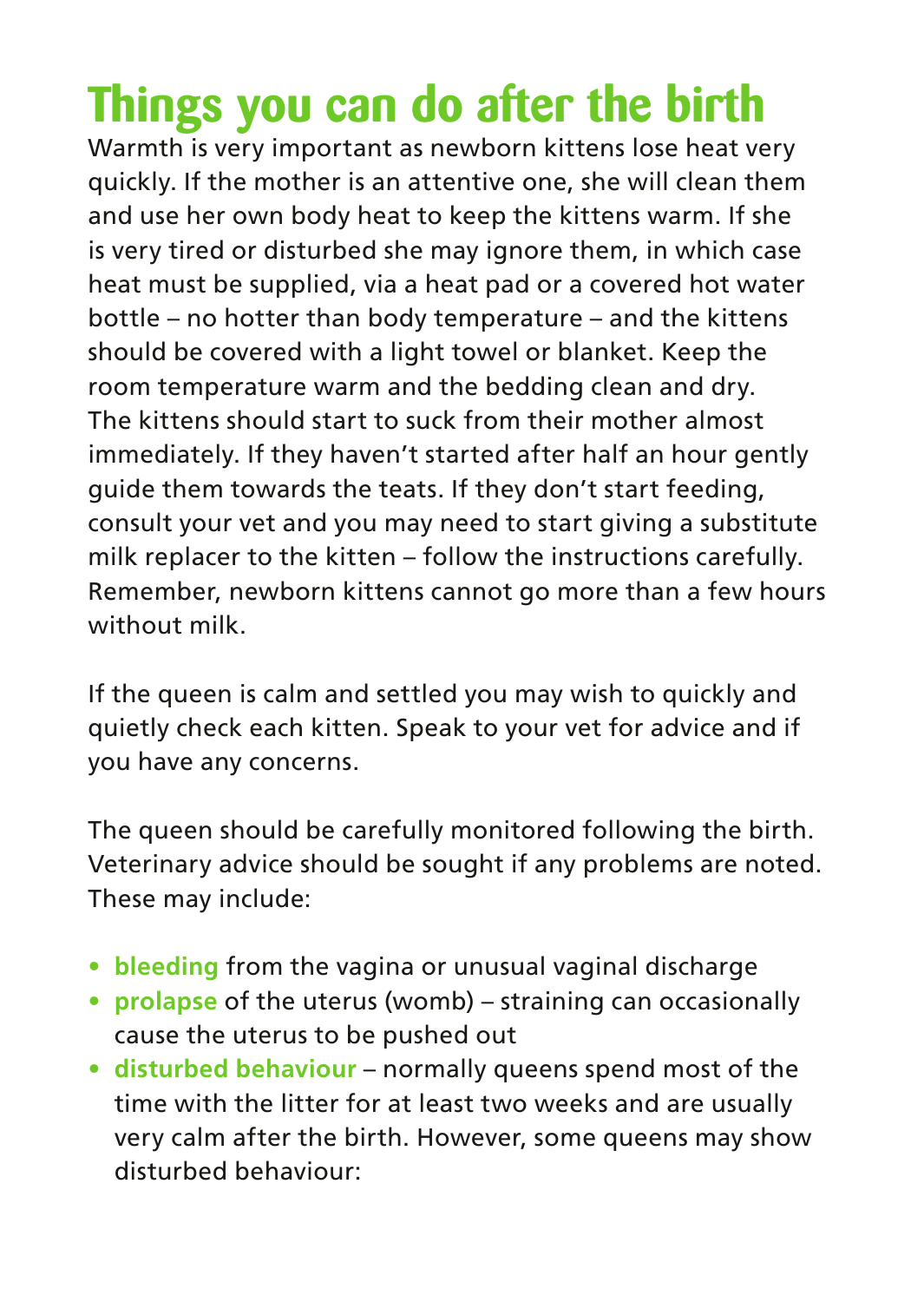- severe disturbance, constant interruptions or pain can cause the queen to kill her offspring. The risk of this is reduced if mum is familiar with her environment, the surroundings are quiet and she is in good health. Be very calm and quiet and do not disturb a mother with very young kittens unless necessary and keep other pets away
- if the queen seems to reject one of her kittens, putting some of the birthing fluids on the kitten may help her to accept it
- if the queen is not comfortable with her environment and feels she or the kittens are at risk of threat, she may try to move the kittens in her mouth to a preferred location. It is important to ensure the queen has access to a warm, clean and quiet place. She may appreciate a cardboard box lined with soft blankets and sheets to hide the kittens in.
- ignoring kittens
- **• mastitis** infection of usually one mammary gland, which becomes hot, painful and enlarged. The queen may be off colour
- **• poor appetite, excessive drinking or vomiting**
- **• awkward or clumsy movement, twitching or collapse**

As with all cats, if any unusual signs are noted, the queen should be checked by your vet. If taking the mother cat to the vet, ask them whether you should also transport the kittens with her. If the kittens are to remain at home during the vet visit, ensure adequate care is arranged for them and that they are kept warm at all times.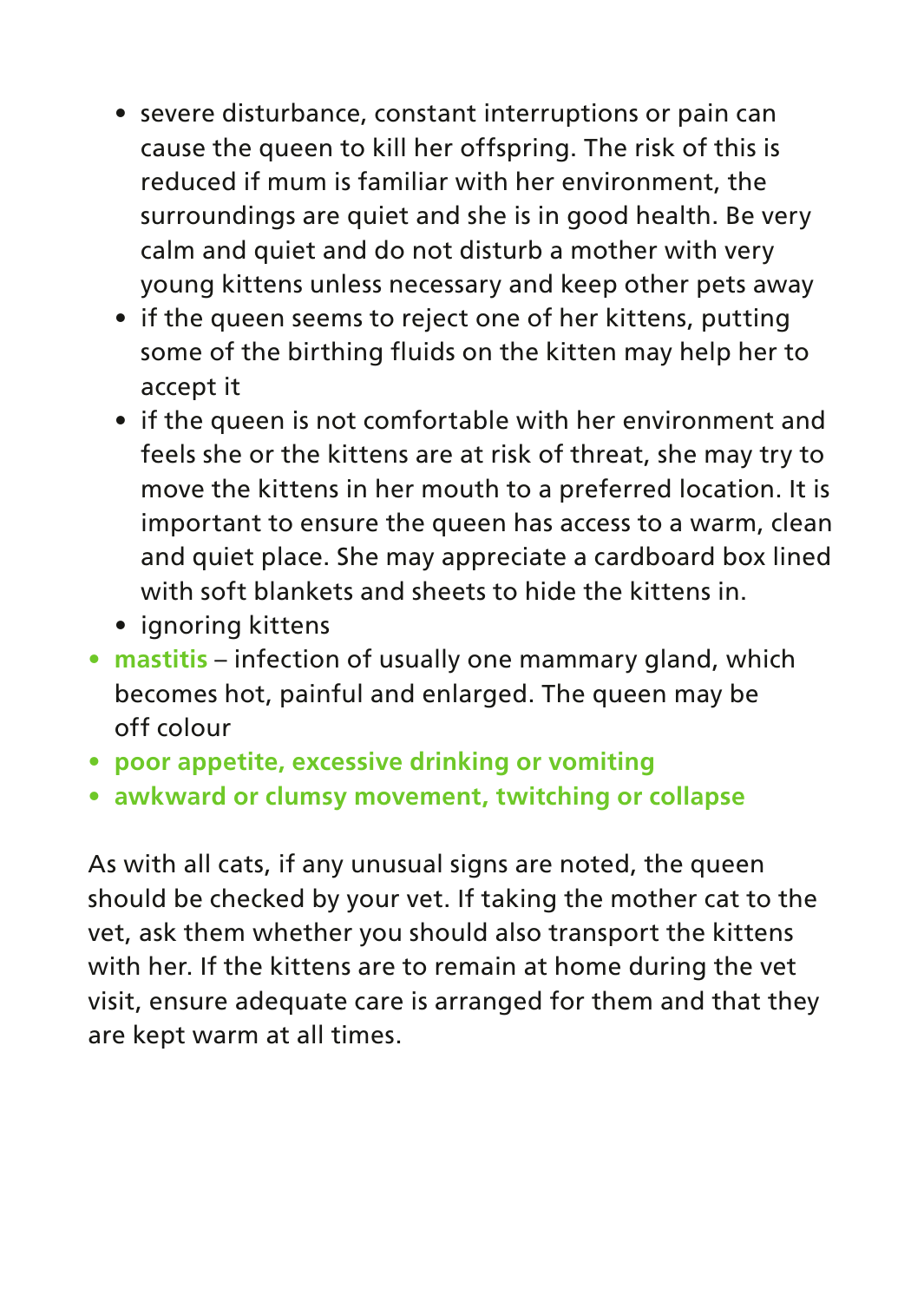#### **Care of newborn kittens Nutrition**

The first milk produced – colostrum – is rich in antibodies and will help to protect kittens against diseases. These antibodies last for six weeks or more. Kittens can only absorb colostrum during their first 16 to 24 hours of life and they should feed within two hours of birth. It is essential that they receive this colostrum to protect them against disease. If for any reason a kitten does not receive the first milk, speak to your vet.

Newborn kittens should feed every two to three hours. Kittens receiving adequate nourishment from the queen will sleep in between feeds and do not need additional nutrition until three to four weeks old. If not receiving sufficient food from the queen they may constantly cry and seek the teats.

Distressed newborn kittens may be restless, without sleeping for prolonged periods, cry excessively, leave the queen and kittening area, appear neglected by the queen or stop feeding and have a reduced sucking reflex. Consult your vet as they will require additional care and supplementary feeding.

If the queen is relaxed, it is recommended to gently weigh kittens at birth, when they are usually between 90 and 110g each. Keep records and weigh the kittens daily to ensure they are gaining around 10-15g each per day, doubling their birth weight by two weeks old.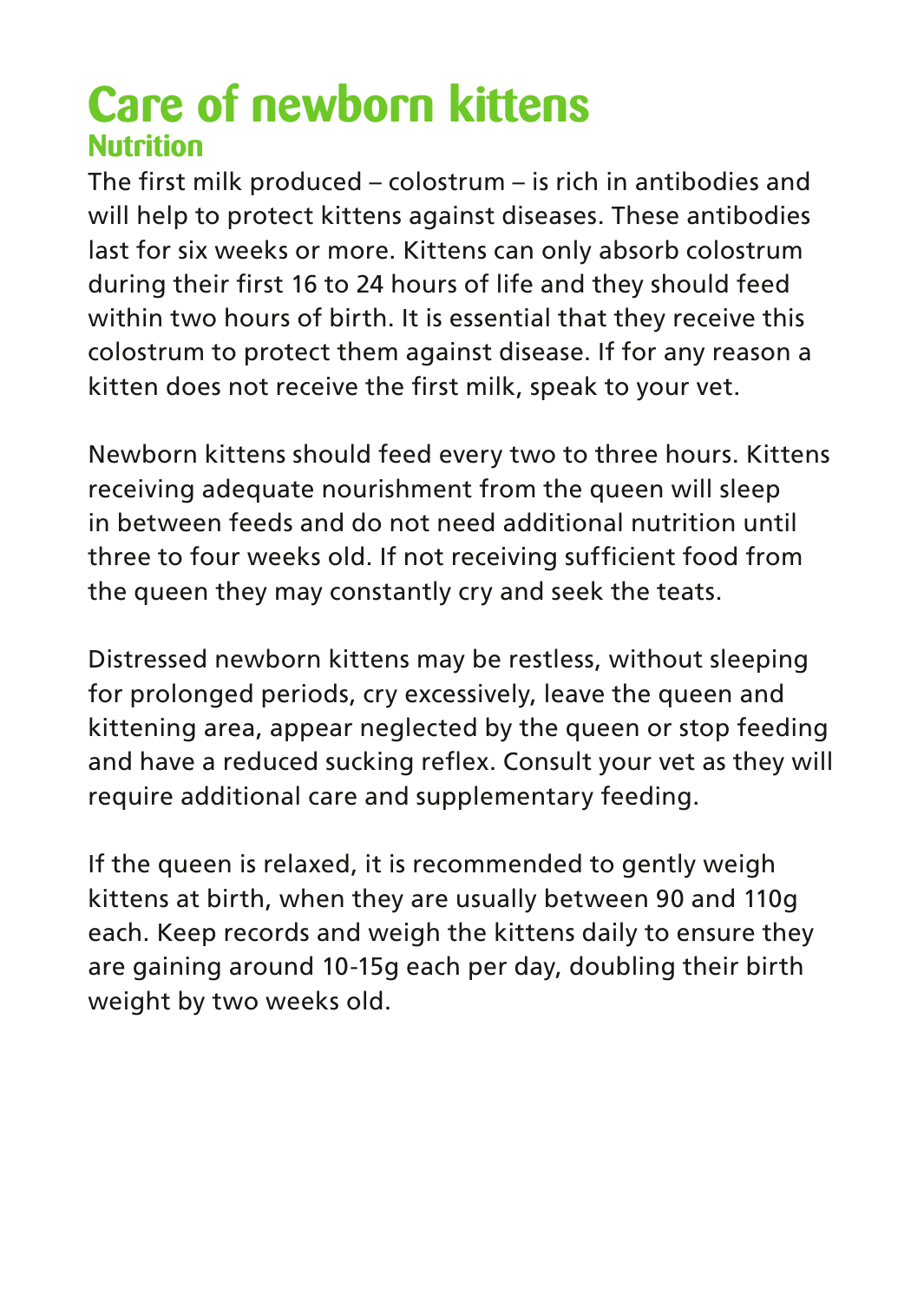#### **Weaning – the transition of kittens from the queen's milk to solid food**

Weaning can begin at three to four weeks of age but will take several weeks:

- **•** start with diluted specialised kitten milk replacement in a shallow bowl. Always follow the product's instructions very carefully to ensure the correct amount and dilution is used and at the correct temperature. Place a small amount on the mouth and gradually encourage the kitten to lap directly from the bowl. Offer several times a day
- **•** add a small amount of wet kitten food to the milk over time
- **•** gradually increase the ratio of food to milk until the kitten is eating solid food
- **•** this whole process should happen gradually over three to four weeks while kittens also continue to suckle, until they are feeding freely. Monitor each kitten through this time to ensure they are each feeding effectively

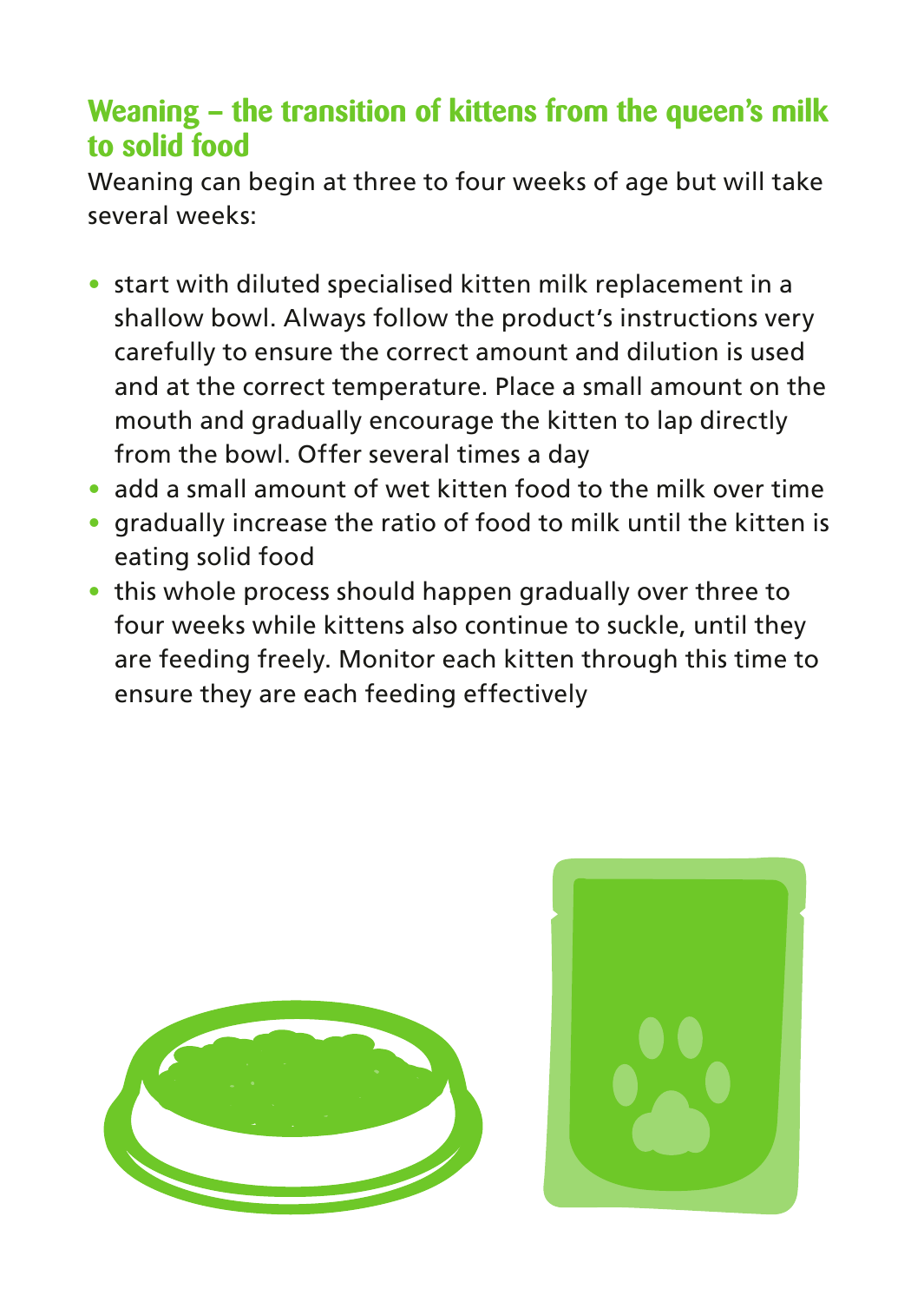Separating the queen from the kittens:

- **•** once fully weaned, it is a good idea to allow the queen to gradually spend time apart from the kittens each day to help her milk to gradually dry up. However, the kittens will still be learning from her, so kittens should not be fully separated from the queen until at least eight weeks of age. It may be best not to separate the kittens from the queen all at once as her mammary glands may become engorged. A common reaction is to try to mother something else, such as a cuddly toy. Instead gradually separate them over a period of several days
- **•** some behavioural issues may be seen when kittens are fully separated from their queen and litter mates too early – for example the retention of juvenile behaviours such as kneading or sucking may be seen in cats separated before eight weeks of age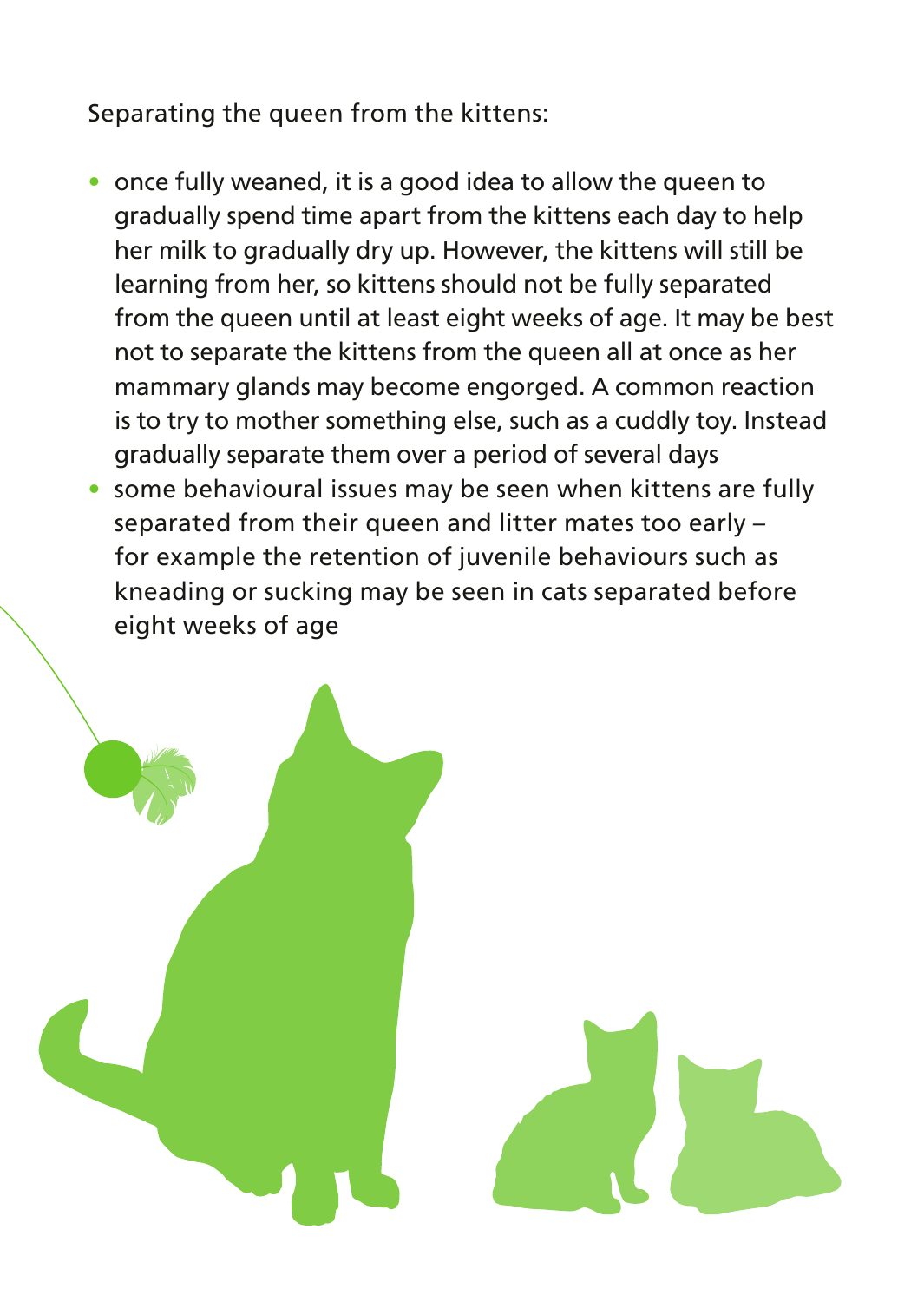#### **Veterinary care**

- **•** Seek veterinary advice on the best time and safe products to use for flea and worm control in both the queen and the kittens – some may be recommended from as young as two days of age, dependent on the risk to the kittens and any treatment the queen had during pregnancy. Also, discuss the best time to start a vaccination course, to protect the kittens from disease as the protection they received from the queen's colostrum wanes and leaves them vulnerable to disease – often at eight to nine weeks of age
- **•** Also seek your vet's advice on the best time to rehome the kittens – it will depend on their behavioural development, as well as the risk of disease. However, whenever possible, do not separate the kittens from the queen until at least eight weeks of age, except on veterinary advice
- **•** Neutering see Cats Protection's *Essential Guide: Neutering – family planning for felines*
	- The queen can be neutered while she is still with or feeding the kittens as long as the surgical wound will not be affected by enlarged mammary glands. Fortunately the spay wound will normally be on her side. You do not need to wait until her milk has dried up, though it is usually best to wait until the kittens are no longer dependent on her and neuter her when the kittens are around eight weeks of age. The queen can get pregnant again as early as one to two weeks after giving birth, so it is advisable to get her neutered promptly
	- The kittens should be neutered around four months of age. If neutering is not carried out by then, males should be separated from females and the queen – to prevent in-breeding. Ask your vet for help with sexing the kittens, if needed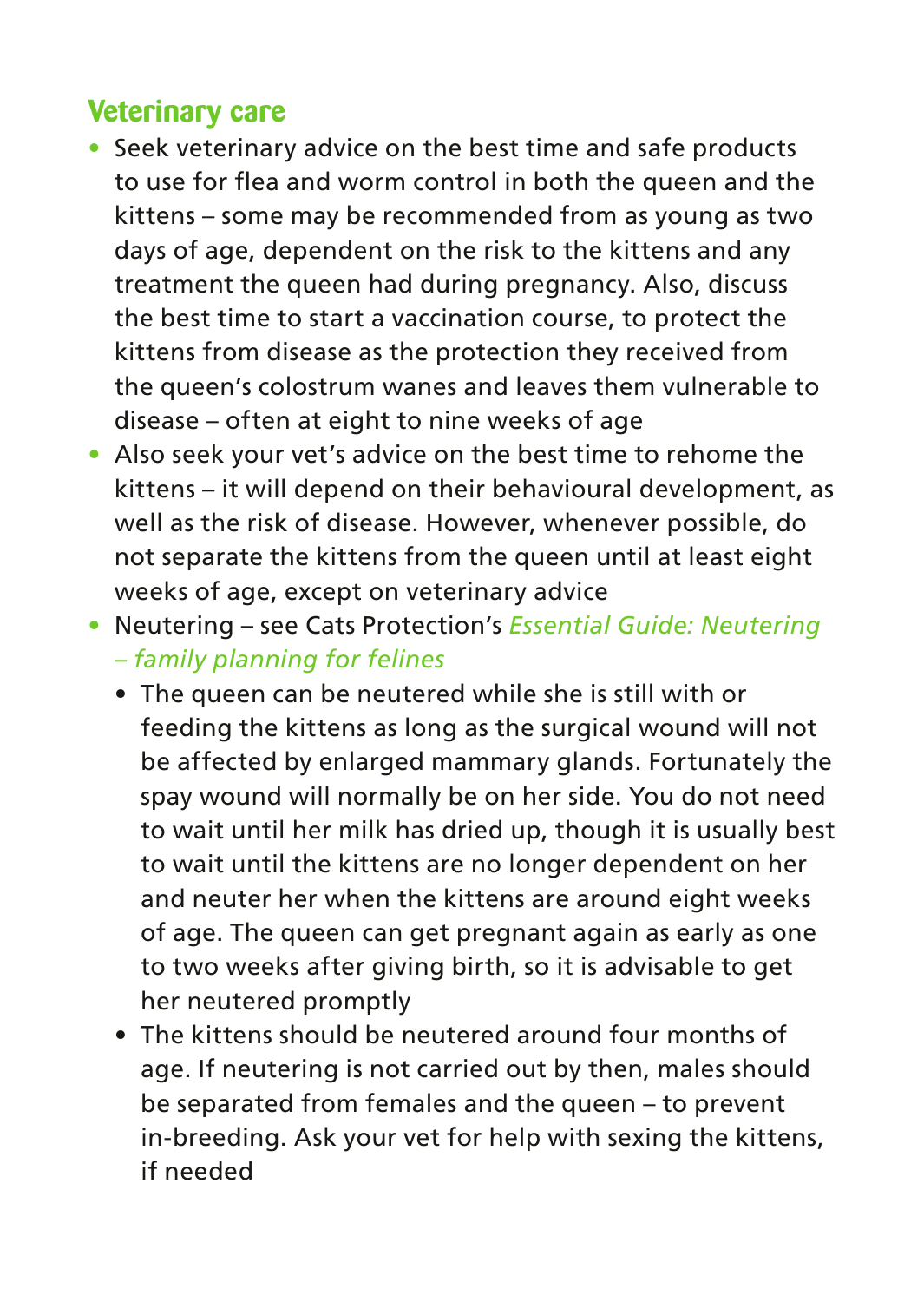#### **Behavioural development**

– see Cats Protection's *Essential Guide: Understanding your cat's behaviour*.

Kittens learn what is normal and safe during a very sensitive period of development between two and eight weeks of age – the 'socialisation period.' Having a variety of positive experiences during this time period – for example with different sights, sounds, textures and smells – will mean they are more likely to be able to adapt in the future.

Kittens which are not exposed to different experiences during this sensitive period are more likely to be fearful of novelty later in life. For example, feral kittens born in the wild without exposure to people during the socialisation period cannot be tamed and will remain very scared of people throughout their lives, making them unsuitable as pets.

It is therefore important that kittens have positive experiences before seven weeks of age, with as many aspects of the domestic environment they are likely to meet in the future such as:

- **•** the noise of the washing machine, vacuum cleaner etc
- **•** car journeys to prepare for veterinary visits
- **•** meeting a variety of different people from babies to adults
- **•** being gently touched and handled

Ensure these are gentle and positive experiences or this can cause more harm than good.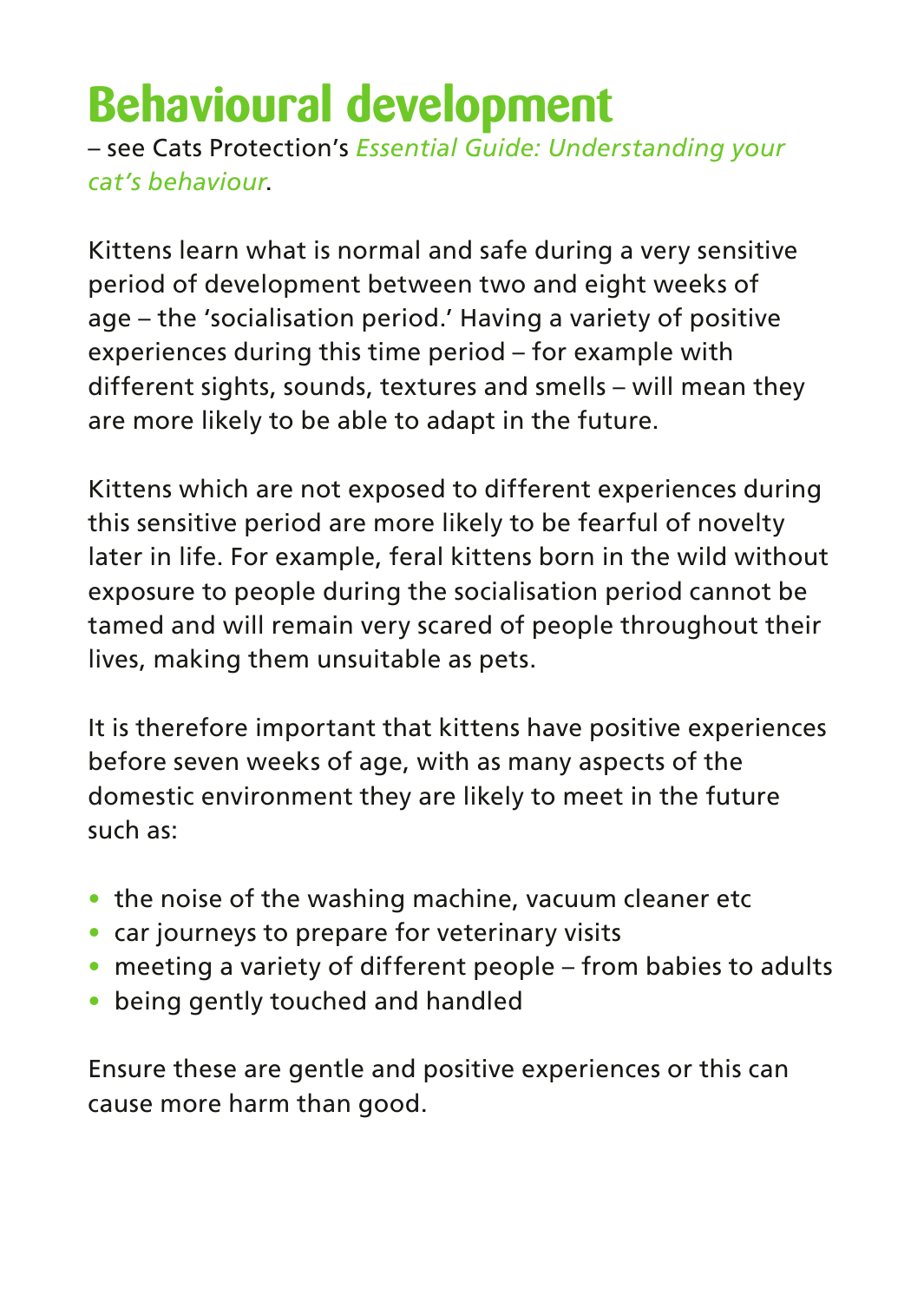Cats which see and smell unrelated and non-aggressive cats when they are under eight weeks of age usually get on better with other cats as adults. Of course, take care to avoid any stress to the queen and maintain good hygiene standards to prevent the transmission of disease – so avoid direct contact.

Making the most of opportunities for socialisation during this sensitive period will help the kittens to be well-adjusted, content and sociable pets for the rest of their lives. Kittens can learn a great deal from their mother, so it is recommended that they stay with her until they are at least eight weeks of age.

**In the home environment, people often make the mistake of playing with kittens with their fingers or by moving their feet around under the duvet. Although this may be fun with a young kitten, it can start to direct play or predatory behaviours towards the owner, which may be painful as the kitten becomes an adult cat.**

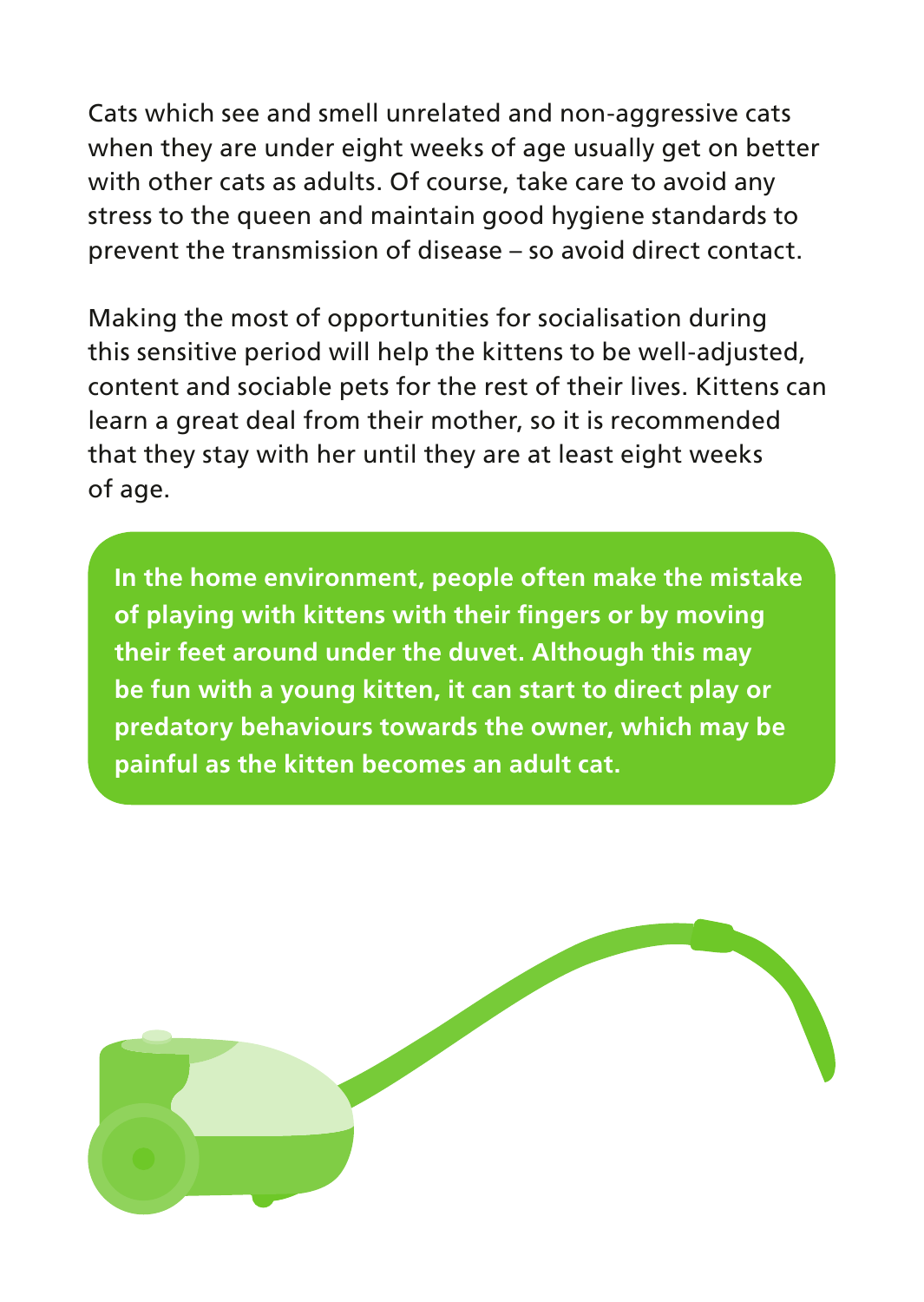## **Rehoming**

It is important to find suitable new homes for the kittens with owners who will provide for them and have them neutered. Kittens may be homed singly or in pairs, but if homed singly, ensure the new owners will provide sufficient stimulation. If homed in pairs, ensure the new owners will provide separate beds, bowls and toileting areas for the kittens in case they choose to live more separate lives when they are older. For more information see Cats Protection's *Essential Guides: Caring for your kitten* and *Understanding your cat's behaviour*.

#### **Supplementary feeding and hand rearing**

In most situations, kittens will have their nutritional needs met by their mother. However, if the queen dies, rejects the kittens or is too ill to support them, assistance will be required. It can be very risky to rear orphaned kittens using another lactating queen. The queen may not accept the kittens, she may neglect or attack them and there is the risk of spreading infectious diseases – some of which may be fatal. Seek veterinary advice and discuss hand rearing.

Hand reared kittens need:

- **•** a carer who can attend to them throughout the day and night
- **•** a clean, warm environment. If there is no queen, a catcarrying basket with lots of bedding and a soft toy to snuggle up to is ideal
- **•** to be provided with a safe source of heat
- **•** a strict hygiene routine to prevent disease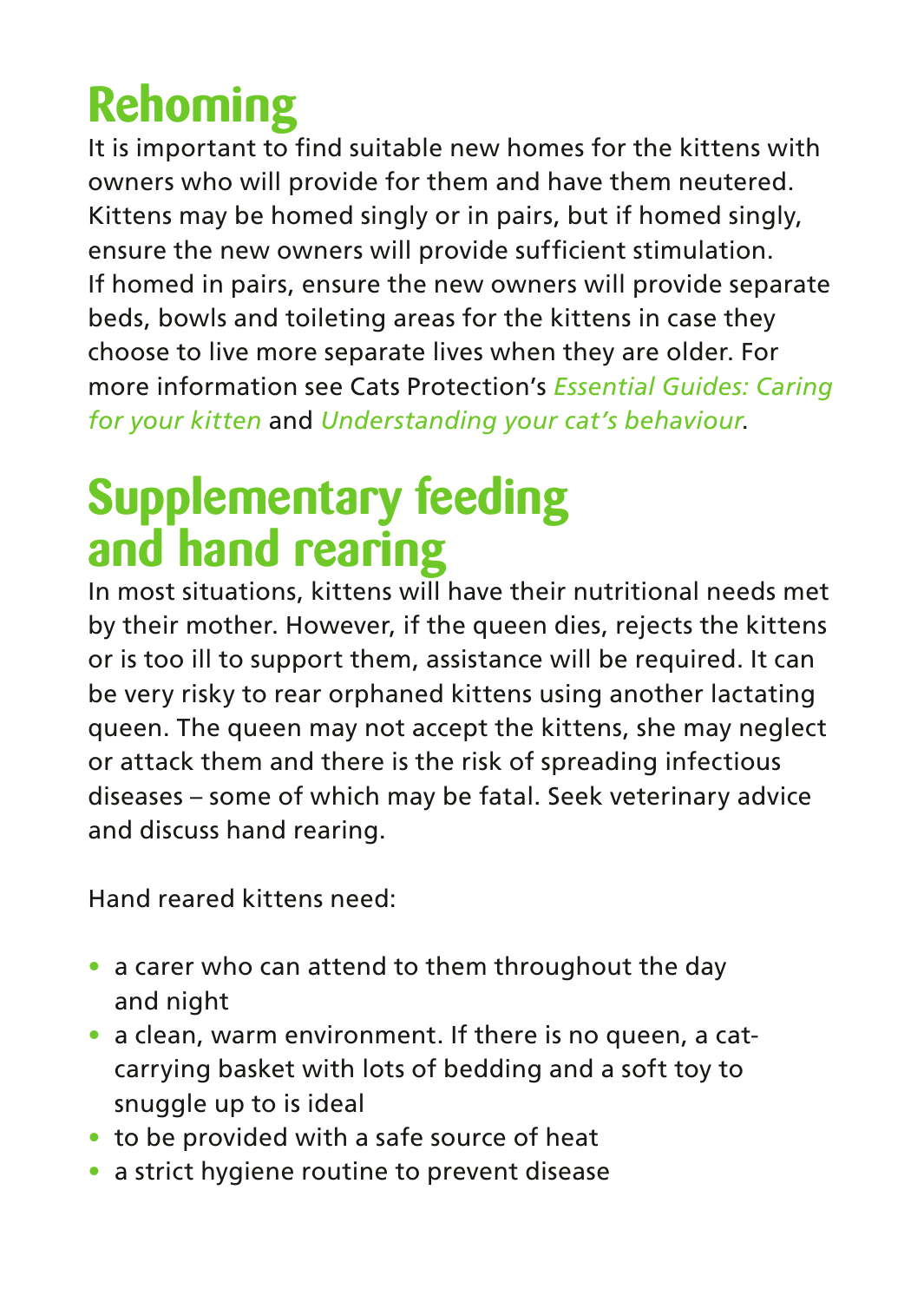- **•** a consistent feeding regime. Newborn kittens must be fed every two to two and half hours
- **•** to be stimulated to pass urine and faeces before and after each feed until at least three weeks old
- **•** to be adequately socialised with positive experiences and given the opportunity to be taught normal behaviour that the kittens would normally learn from their queen

If a queen is only temporarily ill, kittens may only need to be hand fed for a few days, while in other situations kittens may need to be fed by hand until they are weaned.

If a litter is too large for the queen to support and as long as the kittens are gaining some milk from their mother, they may only need supplementary feeding. If possible, it is important that they remain with their queen and litter mates because orphaned kittens may be at risk of developing behavioural issues.

If staying with the queen is not possible, then kittens need to be given the opportunity to learn normal behaviour, such as how to deal with frustration – something the kittens would normally learn from their mum. As the kitten starts weaning, slightly delay giving the feed as well as delay providing attention – including eye contact – as opposed to instantly meeting the kitten's every demand. However, it is equally important to ensure the kitten's nutritional needs are met.

It is also essential that kittens are not encouraged to bite or attack hands or fingers and that these behaviours are not reinforced by an excited reaction.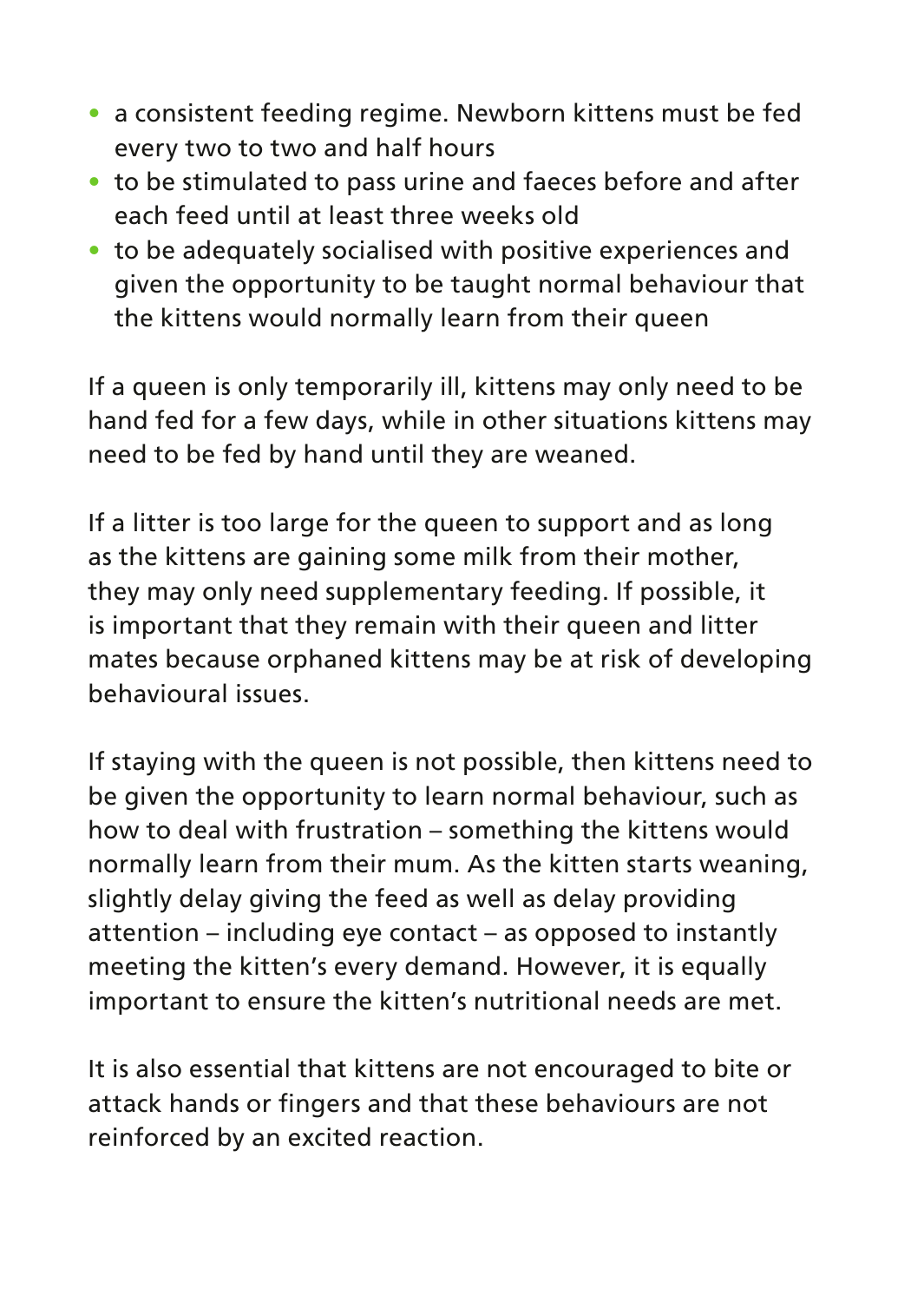## **Hand feeding**

Use substitute kitten milk replacer, formulated specifically for kittens – seek your vet's advice on an appropriate milk and guidance on hand rearing. Cow or goat's milk should not be used as kittens cannot easily digest this. Manufacturer's instructions should be followed carefully regarding dilution, frequency and volume of feeding – overfeeding can be as dangerous as underfeeding. The milk should be warmed to approximately 35°c. Test it carefully by allowing a drop of milk to fall on the inside of your wrist – you will not feel it when it is the right temperature. It is important that the milk is not too hot or too cold.

Feeding should be done with great care as it is easy for kittens to inhale the milk and develop pneumonia which can be fatal. Specialised feeding bottles and teats can usually be bought from your vet.

### **Hypoglycaemia – low blood sugar**

Hypoglycaemia results from inadequate or infrequent feeding. It can cause severe depression, muscle twitching and occasionally lead to convulsions. If a kitten refuses to feed, prompt veterinary care is required. Kittens have no reserves and will deteriorate very rapidly.

## **Toileting**

Kittens are unable to pass urine or faeces without assistance for the first few weeks of their lives so the ano-genital region – the area around the bottom and the urinary opening of the kitten being hand-reared – needs to be stimulated using a slightly damp piece of cotton wool before and after each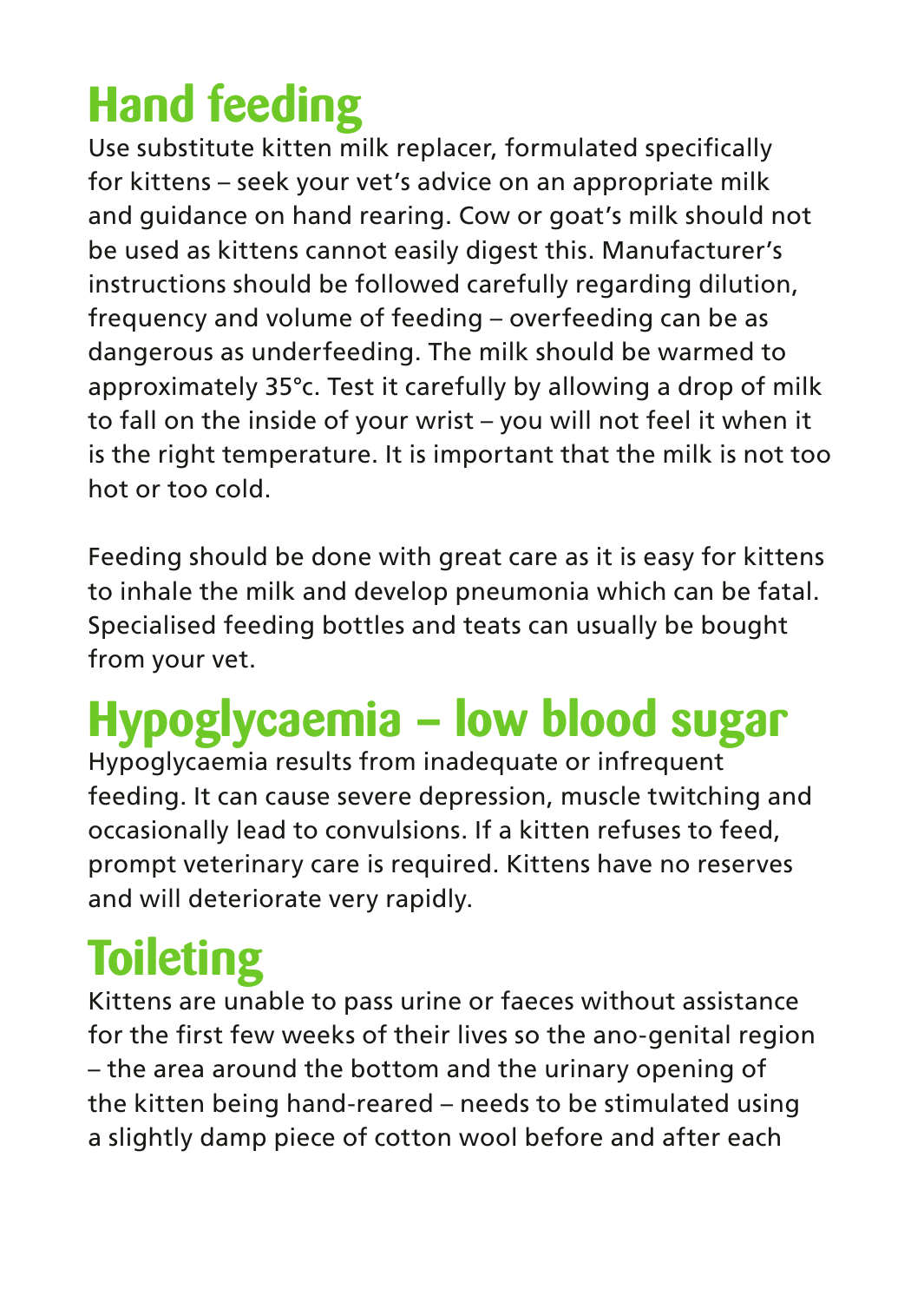feed to encourage toileting. The mother would normally do this by licking the rear end of kittens before, during and after feeding.

This should be carried out in the litter tray if possible so that the kittens learn to associate the feeling of litter under their feet with going to the toilet. From about four weeks of age, simply placing them in the litter tray should encourage them to pass urine and faeces on their own. Ensure the litter tray has shallow sides so the kittens can access it easily and provide litter with a sandy texture.

Constipation can be a problem in hand reared kittens. Normal faeces have the consistency of toothpaste. If the faeces become very hard, making the kitten strain excessively or if a kitten does not pass any motions for a day, veterinary advice should be sought.

Diarrhoea can be caused by overfeeding, by giving too concentrated a solution of milk replacer, or by an infection. Because a kitten's condition can deteriorate rapidly, it is best to consult your vet if a kitten is suffering from diarrhoea.

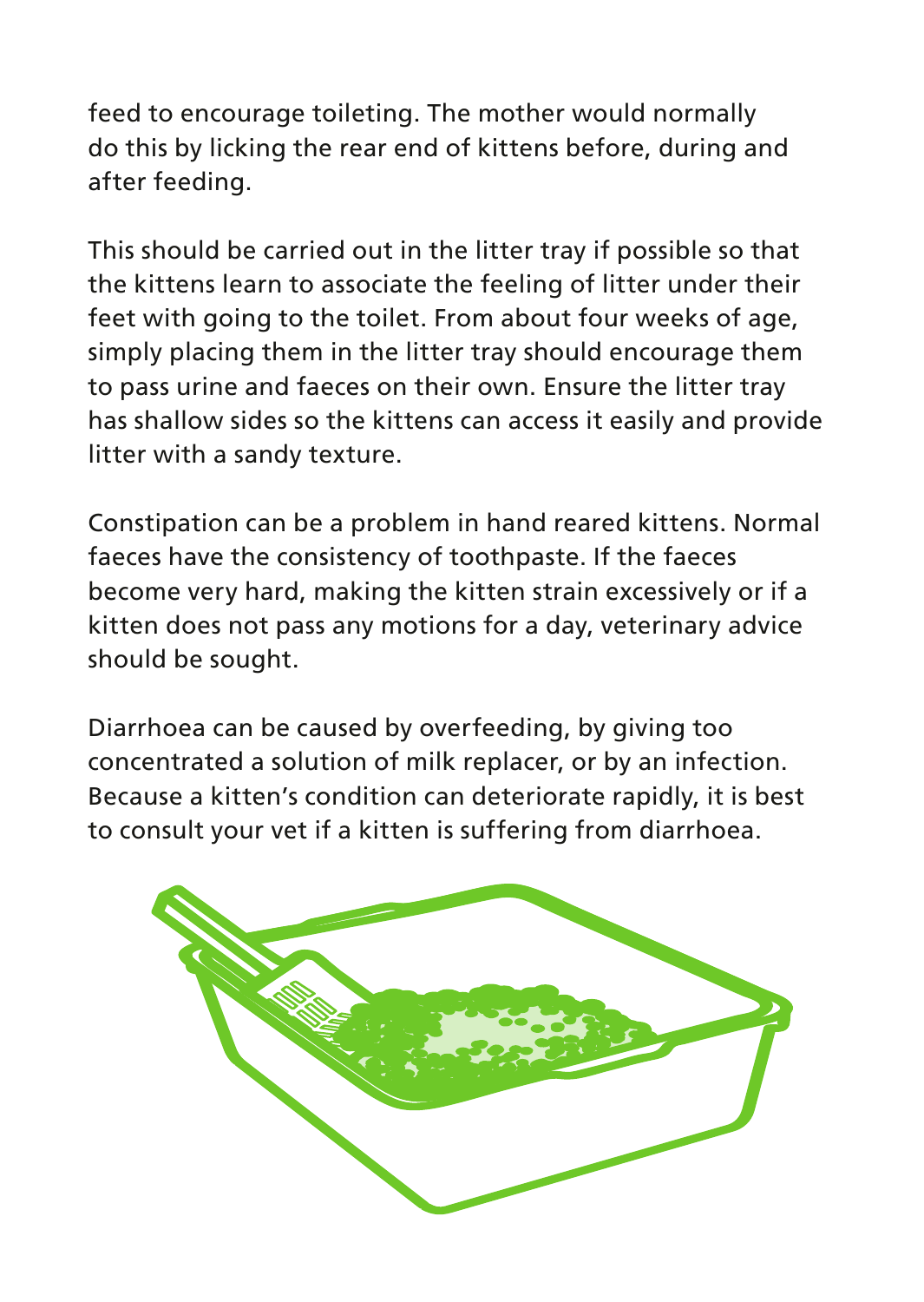### **Hygiene precautions**

Hygiene is of the utmost importance as hand reared kittens are very prone to infection. Kittens that have received no colostrum from the queen will have little or no immunity to disease. It is vital that these kittens are protected from exposure to disease, including other cats and their faeces. Some feline infectious diseases can be fatal or lead to lifelong health issues.

Personal hygiene when preparing feeds and toileting kittens should be excellent and utensils used for preparing or administering the milk should be safely sterilised – seek advice from your vet.

#### **Temperature considerations**

Kittens cannot regulate their own temperature well. If the mother is not there to keep them warm then:

- **•** ensure that newborn kittens are towel dried quickly
- **•** provide a source of warmth such as a covered heat pad or well wrapped hot water bottle. Make sure these are not too hot and that there is somewhere for the kittens to move away to should they overheat

#### **Normal kitten development**

- **•** Birth weight approximately 90 to 110g dependent on breed and number of kittens in the litter
- **•** Growth rate kittens should gain around 50 to 100g/week (10-15g/day) and should double their birth weight by two weeks of age
- **•** The umbilical cord should dry out quickly after the birth and remain dry until it naturally falls off around three days after birth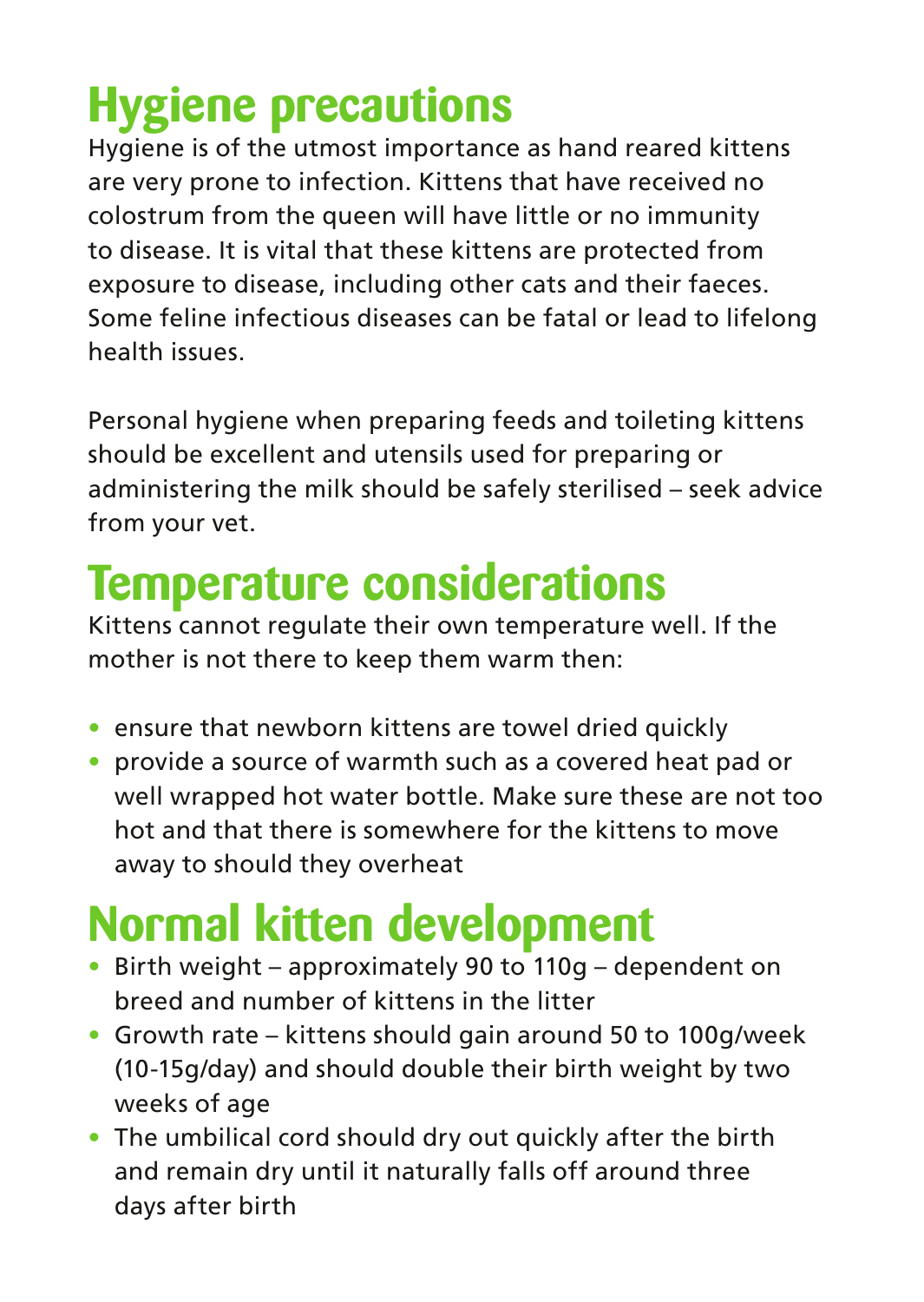- **•** Eyes are closed at birth and open at an average of 10 days old – though this varies from two to 16 days. The iris – or coloured part of the eye – stays a blue-grey colour until four to six weeks old before changing colour permanently
- **•** Crawling starts at seven to 14 days old
- **•** Walking starts at around two weeks old
- **•** Kittens cannot pass urine and faeces without stimulation of the rear end by the queen until around three weeks of age
- **•** Weaning starts at around three to four weeks old
- **•** The sensitive period of a kitten's learning is two to eight weeks of age – the 'socialisation period'
- **•** Kittens can start to spend short periods of time away from the queen from six to seven weeks of age
- **•** Kittens should not be fully separated from the queen until at least eight weeks of age
- **•** Vaccination can usually start at eight to nine weeks of age worm and flea treatment is often recommended before this
- **•** Sexual maturity is reached from four months of age
- **•** Kittens lose their 26 baby teeth and have their 30 adult teeth by six months of age
- **•** Social maturity occurs between 18 months and four years of age, when relationships between cats may change

**Learn more about your cat online! Take a look at our free interactive tool to help you understand cats' origins and their behaviour within our homes. http://learnonline.cats.org.uk/content/ufo**